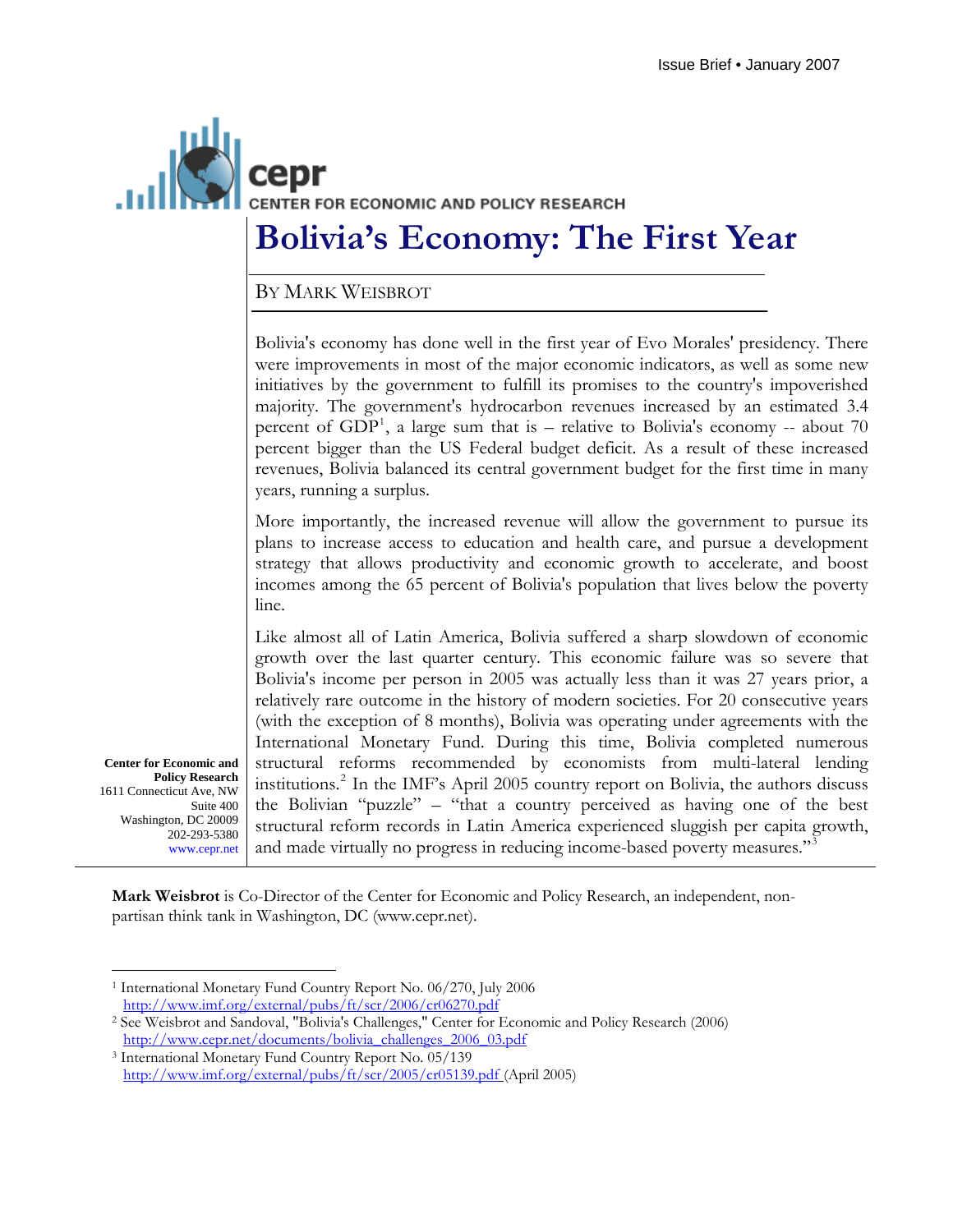In March of 2006, the Bolivian government allowed its IMF agreement to expire. This gave the government new freedom to pursue different economic and development policies. One of the first reforms that the government pursued was to increase its control over hydrocarbons (mostly natural gas) and also its revenue. The government's revenue had already increased enormously as a result of the May 2005 hydrocarbons law, but in 2006 the government went further and "re-nationalized" the industry, renegotiating its agreements with major foreign producers, including a 48 percent price increase with Argentina. It is also rebuilding the state-owned gas company, Yacimientos Petrolíferos Fiscales Bolivianos (YPFB). While there remain some negotiations with Petrobras, the Brazilian state-controlled company that has a very large stake in Bolivia (most of Bolivia's natural gas is exported to Brazil and Argentina), the government has so far accomplished most of what it set out to do in May of 2006, when it announced its nationalization decree.

The significance of the government's energy reform can hardly be over-emphasized. According to the IMF, the government's royalties from hydrocarbons has increased by 6.7 percent of GDP in the last 2 years. This is huge: for the U.S. economy, this would be like increasing government revenue by 900 *billion* dollars. And the government is expecting these revenues to triple over the next four years.

In November of 2006, the Bolivian Senate passed an ambitious land reform law, which aims to redistribute some 77,000 square miles of land, an area the size of Nebraska. This reform, if fully implemented, could benefit millions of poor Bolivians. The government has already given poor rural families some 8500 square miles of state-owned land.

In March the government approved a program of free reproductive services for women; it also announced a new health insurance program for citizens 60 years of age and over, and one for people under 21 years. The government has also been expanding health clinics in rural areas. This month the Bolivian cabinet proposed legislation to provide universal health insurance for the rest of the population. Because of the government's increased revenues and solid fiscal position, a reform of this kind has much greater chances of success than in the past.

Bolivia has a current account surplus of 5 percent of GDP and foreign exchange reserves increased by more than 20 percent to 2.56 billion in 2006. The country also reduced its public debt from 71 to 51 percent of GDP over the past year, mostly as a result of World Bank and (much smaller) IMF debt cancellation reached under the Multilateral Debt Relief Initiative. If the Inter-American Development Bank comes through on promised debt cancellation, this debt will be further reduced by about 7 percent of GDP.

The IMF projected Bolivia's economy to grow by 4.1 percent in 2006, which is reasonable but needs to be improved upon. The government has recently put together a National Development Strategy, something that is probably a necessary condition for accelerating growth, diversifying away from dependence on natural resources, and into higher value-added areas of production.

It should be emphasized that while Bolivia has increased the state's control over natural resources, much of Bolivia's improved economic prospects are a result of increased international competition. For example, under the IMF agreements of the past, the Fund exerted a near-monopoly over credit, because of an informal arrangement in which other official and sometimes even private sources were contingent on an IMF agreement. This enabled the Fund to restrict the economic policy choices of Bolivia and other governments. This "creditors' cartel" has collapsed in recent years for middleincome countries, and especially in Latin America, where the government of Venezuela has provided